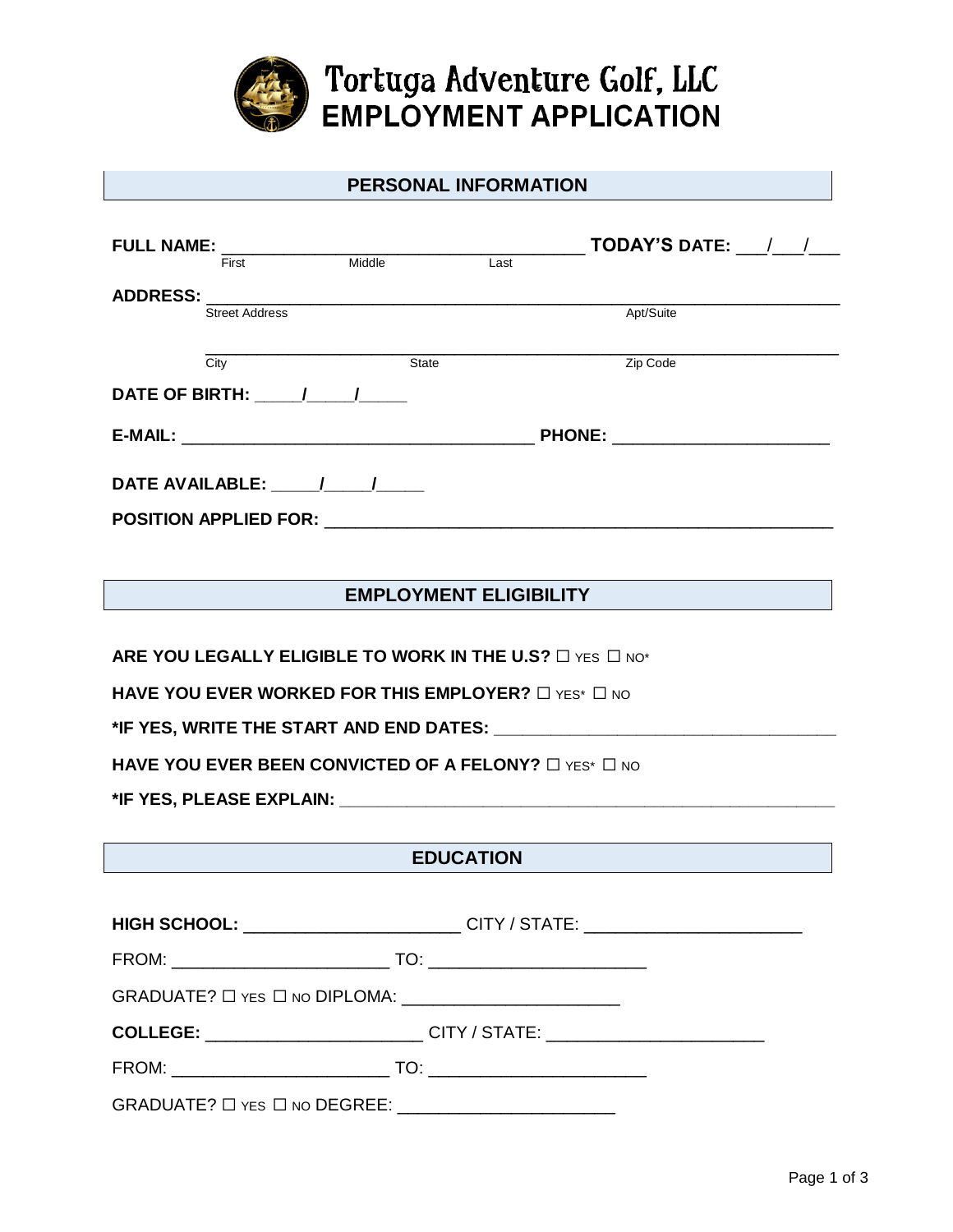## **PREVIOUS EMPLOYMENT**

| EMPLOYER 1: _______               |                                                                                  |           |  |
|-----------------------------------|----------------------------------------------------------------------------------|-----------|--|
| Company / Individual              |                                                                                  |           |  |
|                                   | ADDRESS: Street Address                                                          | Apt/Suite |  |
| City                              | State                                                                            | Zip Code  |  |
|                                   | STARTING PAY: \$_________ O HOUR O SALARY ENDING PAY: \$_______ O HOUR O SALARY  |           |  |
|                                   | JOB TITLE: ____________________RESPONSIBILITIES: _______________________________ |           |  |
|                                   |                                                                                  |           |  |
|                                   |                                                                                  |           |  |
|                                   |                                                                                  |           |  |
|                                   |                                                                                  |           |  |
| EMPLOYER 2: ______                | <u> 1980 - Johann Stoff, amerikansk politiker (d. 1980)</u>                      |           |  |
| Company / Individual              |                                                                                  |           |  |
|                                   |                                                                                  |           |  |
| <b>Street Address</b>             |                                                                                  | Apt/Suite |  |
| City                              | State                                                                            | Zip Code  |  |
|                                   | STARTING PAY: \$_________ O HOUR O SALARY ENDING PAY: \$________ O HOUR O SALARY |           |  |
|                                   | JOB TITLE: RESPONSIBILITIES: NESPONSIBILITIES:                                   |           |  |
|                                   |                                                                                  |           |  |
| REASON FOR LEAVING: _____________ |                                                                                  |           |  |